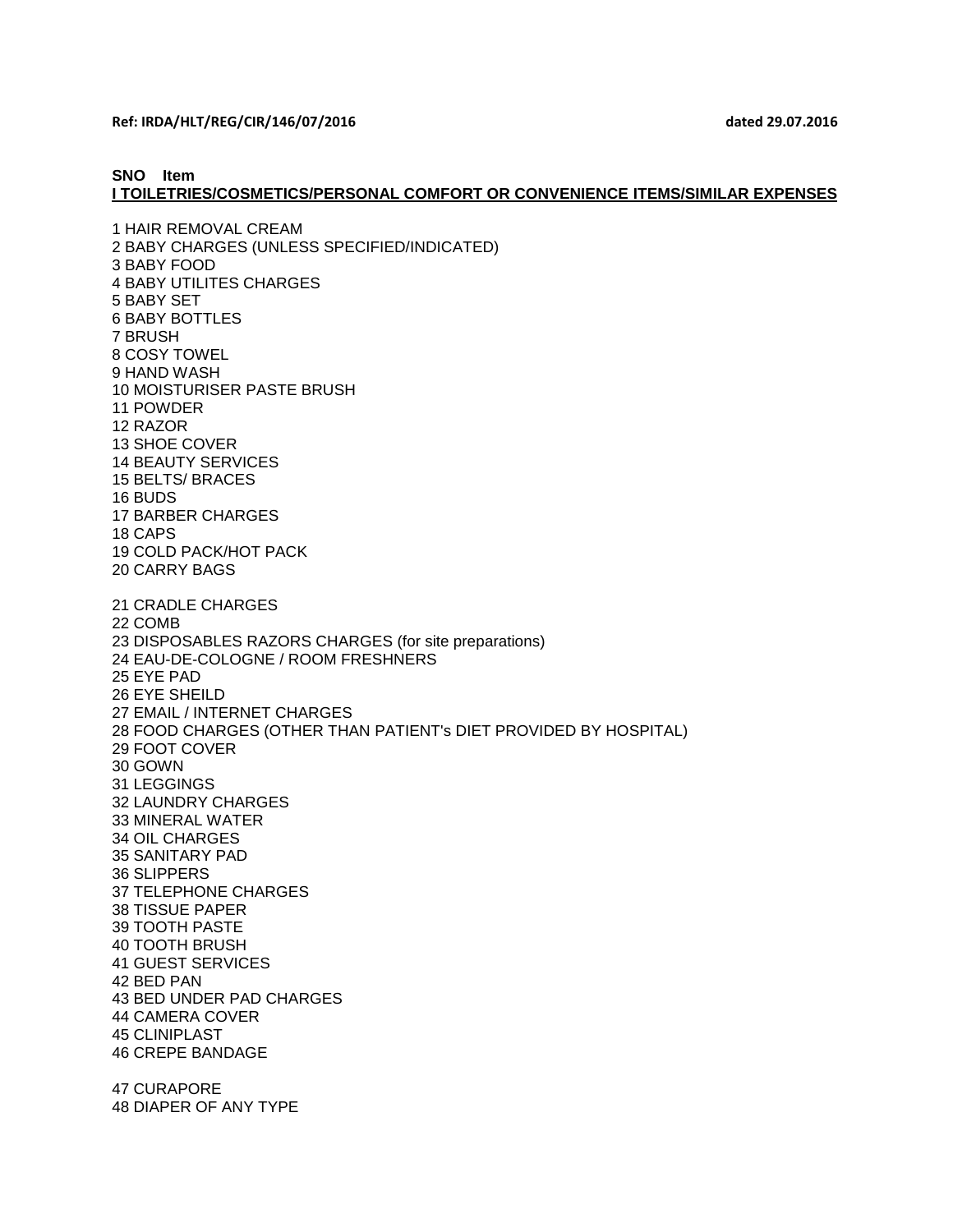49 DVD, CD CHARGES 50 EYELET COLLAR 51 FACE MASK 52 FLEXI MASK 53 GAUSE SOFT 54 GAUZE 55 HAND HOLDER 56 HANSAPLAST/ ADHESIVE BANDAGES 57 INFANT FOOD 58 SLINGS 59 WEIGHT CONTROL PROGRAMS/ SUPPLIES/ SERVICES 60 COST OF SPECTACLES/ CONTACT LENSES/ HEARING AIDS ETC., 61 DENTAL TREATMENT EXPENSES THAT DO NOT REQUIRE HOSPITALISATION 62 HORMONE REPLACEMENT THERAPY 63 HOME VISIT CHARGES 64 INFERTILITY/ SUBFERTILITY/ ASSISTED CONCEPTION PROCEDURE 65 OBESITY (INCLUDING MORBID OBESITY) TREATMENT IF EXCLUDED IN POLICY 66 PSYCHIATRIC AND PSYCHOSOMATIC DISORDERS 67 CORRECTIVE SURGERY FOR REFRACTIVE ERROR 68 TREATMENT OF SEXUALLY TRANSMITTED DISEASES 69 DONOR SCREENING CHARGES 70 ADMISSION/REGISTRATION CHARGES 71 HOSPITALISATION FOR EVALUATION/ DIAGNOSTIC PURPOSE 72 EXPENSES FOR INVESTIGATION/ TREATMENT IRRELEVANT TO THE DISEASE FOR WHICH ADMITTED OR DIAGNOSED 73 ANY EXPENSES WHEN THE PATIENT IS DIAGNOSED WITH RETRO VIRUS + OR SUFFERING FROM /HIV/ AIDS ETC IS DETECTED/ DIRECTLY OR INDIRECTLY 74 STEM CELL IMPLANTATION/ SURGERY and storage 75 WARD AND THEATRE BOOKING CHARGES 76 ARTHROSCOPY AND ENDOSCOPY INSTRUMENTS 77 MICROSCOPE COVER 78 SURGICAL BLADES,HARMONIC SCALPEL,SHAVER 79 SURGICAL DRILL 80 EYE KIT 81 EYE DRAPE 82 X-RAY FILM 83 SPUTUM CUP 84 BOYLES APPARATUS CHARGES 85 BLOOD GROUPING AND CROSS MATCHING OF DONORS SAMPLES 86 ANTISEPTIC OR DISINFECTANT LOTIONS 87 BAND AIDS, BANDAGES, STERLILE INJECTIONS, NEEDLES, SYRINGES 88 COTTON 89 COTTON BANDAGE 90 MICROPORE/ SURGICAL TAPE 91 BLADE 92 APRON 93 TORNIQUET 94 ORTHOBUNDLE, GYNAEC BUNDLE 95 URINE CONTAINER

### II **ELEMENTS OF ROOM CHARGE**

96 LUXURY TAX 97 HVAC 98 HOUSE KEEPING CHARGES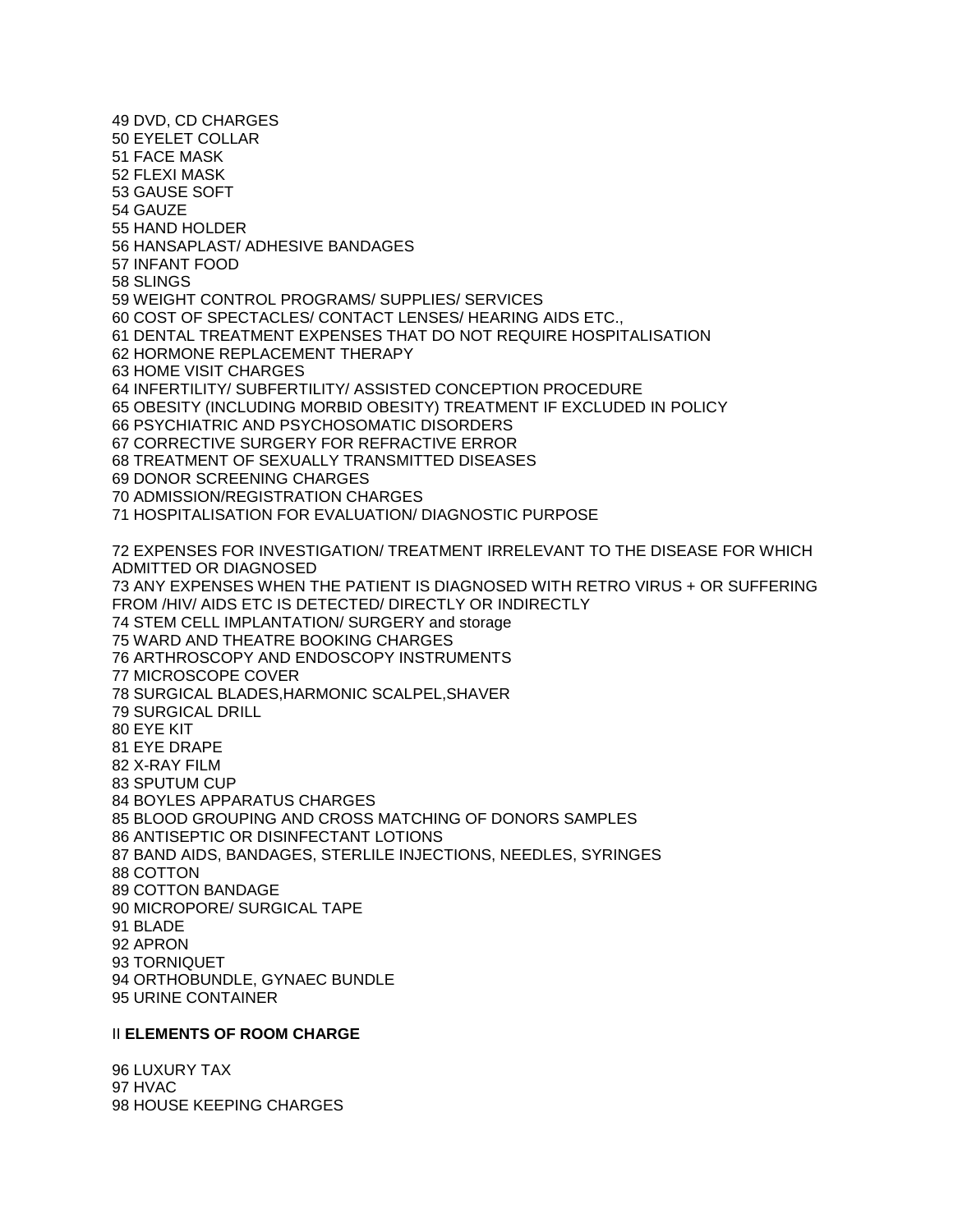99 SERVICE CHARGES WHERE NURSING CHARGE ALSO CHARGED 100 TELEVISION AND AIR CONDITIONER CHARGES 101 SURCHARGES 102 ATTENDANT CHARGES 103 IM IV INJECTION CHARGES 104 CLEAN SHEET 105 EXTRA DIET OF PATIENT(OTHER THAN THAT WHICH FORMS PART OF BED CHARGE) 106 BLANKET/WARMER BLANKET

## III *A***DMINISTRATIVE OR NON-MEDICAL CHARGES**

107 ADMISSION KIT 108 BIRTH CERTIFICATE 109 BLOOD RESERVATION CHARGES AND ANTE NATAL BOOKING CHARGES 110 CERTIFICATE CHARGES 111 COURIER CHARGES 112 CONVENYANCE CHARGES 113 DIABETIC CHART CHARGES 114 DOCUMENTATION CHARGES / ADMINISTRATIVE EXPENSES 115 DISCHARGE PROCEDURE CHARGES 116 DAILY CHART CHARGES 117 ENTRANCE PASS / VISITORS PASS CHARGES 118 EXPENSES RELATED TO PRESCRIPTION ON DISCHARGE 119 FILE OPENING CHARGES

120 INCIDENTAL EXPENSES / MISC. CHARGES (NOT EXPLAINED) 121 MEDICAL CERTIFICATE 122 MAINTAINANCE CHARGES 123 MEDICAL RECORDS 124 PREPARATION CHARGES 125 PHOTOCOPIES CHARGES 126 PATIENT IDENTIFICATION BAND / NAME TAG 127 WASHING CHARGES 128 MEDICINE BOX 129 MORTUARY CHARGES 130 MEDICO LEGAL CASE CHARGES (MLC CHARGES)

#### IV **EXTERNAL DURABLE DEVICES**

131 WALKING AIDS CHARGES 132 BIPAP MACHINE 133 COMMODE 134 CPAP/ CAPD EQUIPMENTS 135 INFUSION PUMP – COST 136 OXYGEN CYLINDER (FOR USAGE OUTSIDE THE HOSPITAL) 137 PULSEOXYMETER CHARGES 138 SPACER 139 SPIROMETRE 140 SPO2 PROBE 141 NEBULIZER KIT 142 STEAM INHALER 143 ARMSLING 144 THERMOMETER

145 CERVICAL COLLAR 146 SPLINT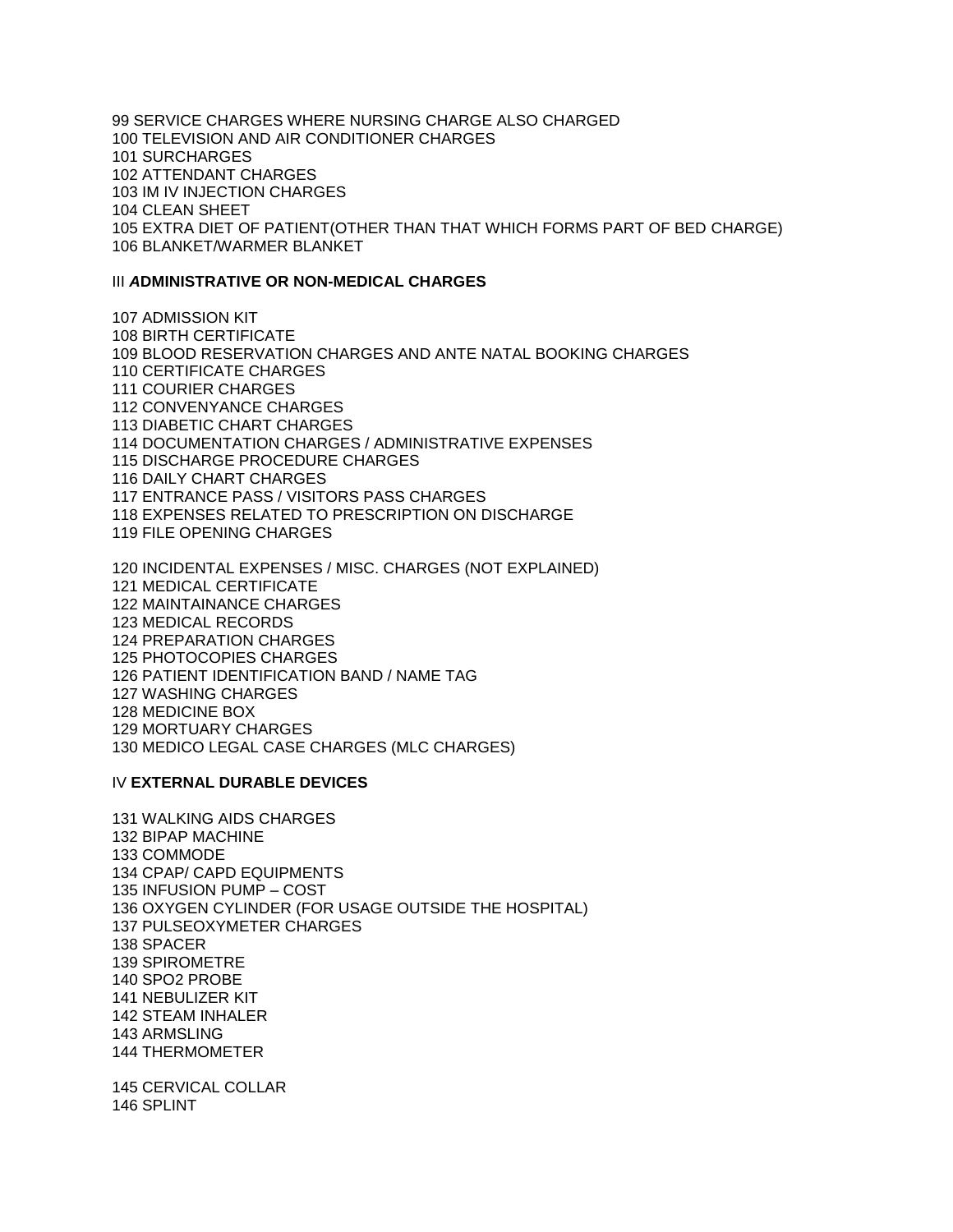147 DIABETIC FOOT WEAR 148 KNEE BRACES ( LONG/ SHORT/ HINGED) 149 KNEE IMMOBILIZER/SHOULDER IMMOBILIZER 150 LUMBO SACRAL BELT 151 NIMBUS BED OR WATER OR AIR BED CHARGES 152 AMBULANCE COLLAR 153 AMBULANCE EQUIPMENT 154 MICROSHEILD 155 ABDOMINAL BINDER

# V **ITEMS PAYABLE IF SUPPORTED BY A PRESCRIPTION**

156 BETADINE \ HYDROGEN PEROXIDE\SPIRIT\\ \ DISINFECTANTS ETC 157 PRIVATE NURSES CHARGES- SPECIAL NURSING CHARGES 158 NUTRITION PLANNING CHARGES - DIETICIAN CHARGES- DIET CHARGES 159 SUGAR FREE Tablets 160 CREAMS POWDERS LOTIONS (Toiletries are not payable, only prescribed medical pharmaceuticals payable) 161 Digestion gels 162 ECG ELECTRODES 163 GLOVES 164 HIV KIT 165 LISTERINE/ ANTISEPTIC MOUTHWASH 166 LOZENGES 167 MOUTH PAINT 168 NEBULISATION KIT 169 NOVARAPID

170 VOLINI GEL/ ANALGESIC GEL 171 ZYTEE GEL 172 VACCINATION CHARGES

# VI **PART OF HOSPITAL'S OWN COSTS AND NOT PAYABLE**

173 AHD 174 ALCOHOL SWABES 175 SCRUB SOLUTION/STERILLIUM

# VII **OTHERS**

176 VACCINE CHARGES FOR BABY 177 AESTHETIC TREATMENT / SURGERY 178 TPA CHARGES 179 VISCO BELT CHARGES 180 ANY KIT WITH NO DETAILS MENTIONED [DELIVERY KIT, ORTHOKIT, RECOVERY KIT, ETC] 181 EXAMINATION GLOVES 182 KIDNEY TRAY 183 MASK 184 OUNCE GLASS 185 OUTSTATION CONSULTANT'S/ SURGEON'S FEES 186 OXYGEN MASK 187 PAPER GLOVES 188 PELVIC TRACTION BELT 189 REFERAL DOCTOR'S FEES 190 ACCU CHECK (Glucometery/ Strips) 191 PAN CAN